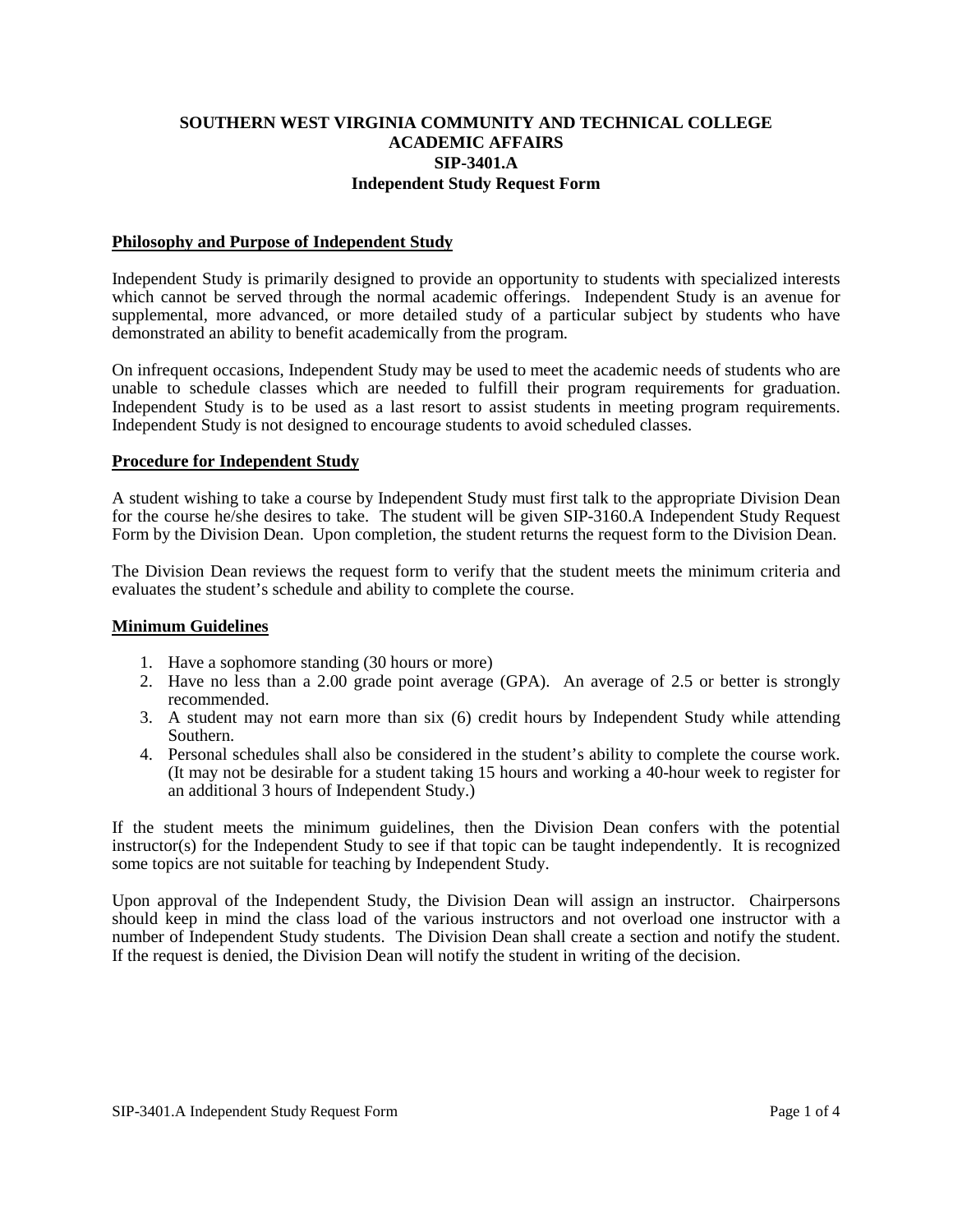Once the instructor is assigned, he/she and the student complete SIP-3401.B Independent Study Contract. The student and instructor will need to establish times for conferences. It is suggested that these conferences occur bi-monthly throughout the semester.

When the details of the Independent Study have been finalized, three copies of the contract are distributed as follows: one copy to the student after it has been approved by the faculty member and Division Dean, one copy will be retained by the faculty member, and the final copy will be retained by the Division Dean.

The student will then register for the course and pay any associated tuition and fees.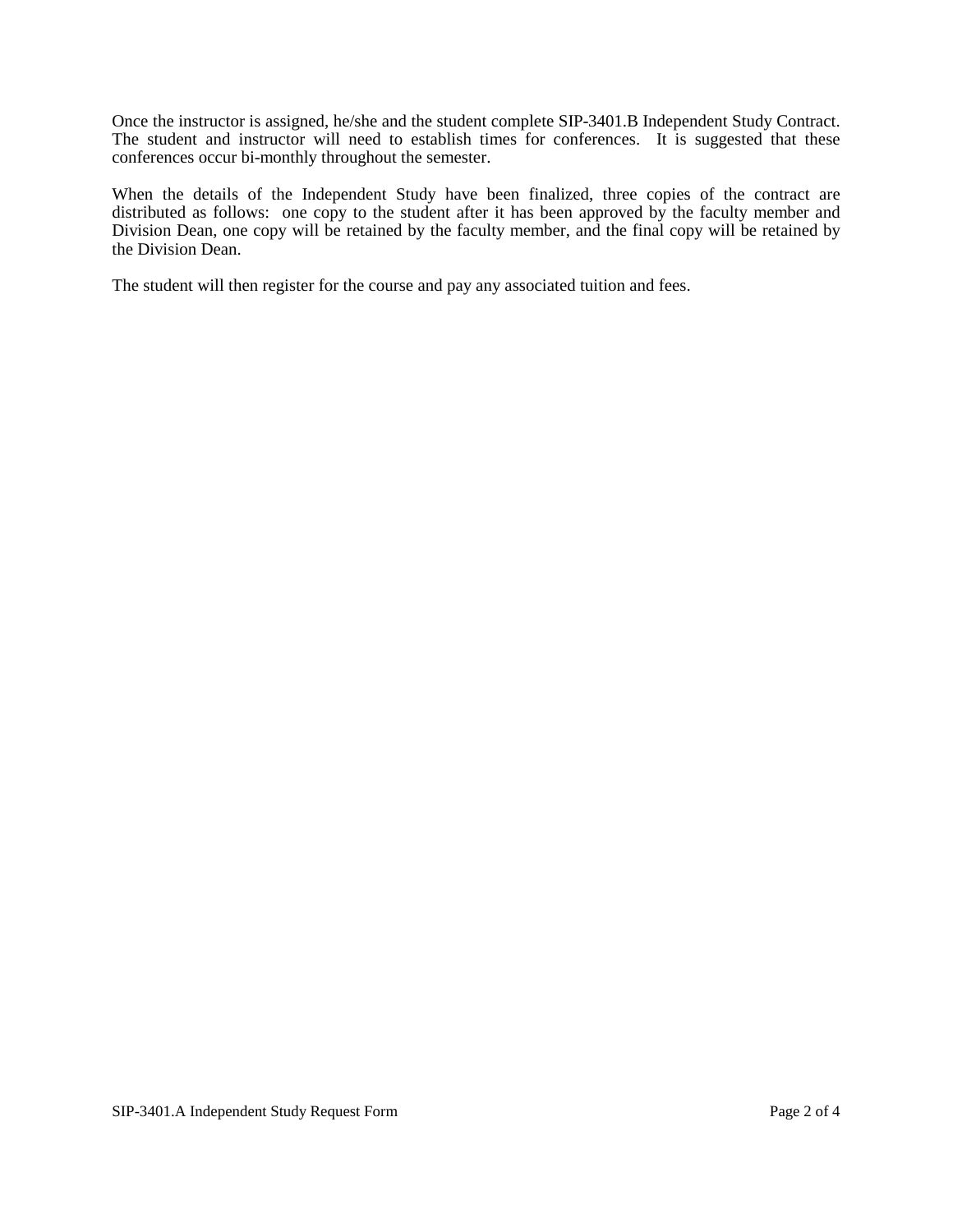# **INDEPENDENT STUDY REQUEST FORM**

PART A – To be completed by the student

| Date:                                  |  |                                     | <b>Student ID Number:</b> |  |
|----------------------------------------|--|-------------------------------------|---------------------------|--|
| Name:                                  |  |                                     | Phone Number:             |  |
| Address:                               |  |                                     | Advisor:                  |  |
| City:                                  |  |                                     | Major:                    |  |
| State:                                 |  |                                     | No. of Hours Completed:   |  |
| Zip:                                   |  |                                     | GPA:                      |  |
| Number of hours completed:             |  | Are you employed?                   |                           |  |
| Number of college hours this semester: |  | If yes, how many hours do you work? |                           |  |
| Overall GPA:                           |  | Course requested:                   |                           |  |

In the space below state the reason(s) you desire to take a course by Independent Study. After completing this form, return it to the appropriate Division Dean. (Use additional sheets of paper, if necessary.)